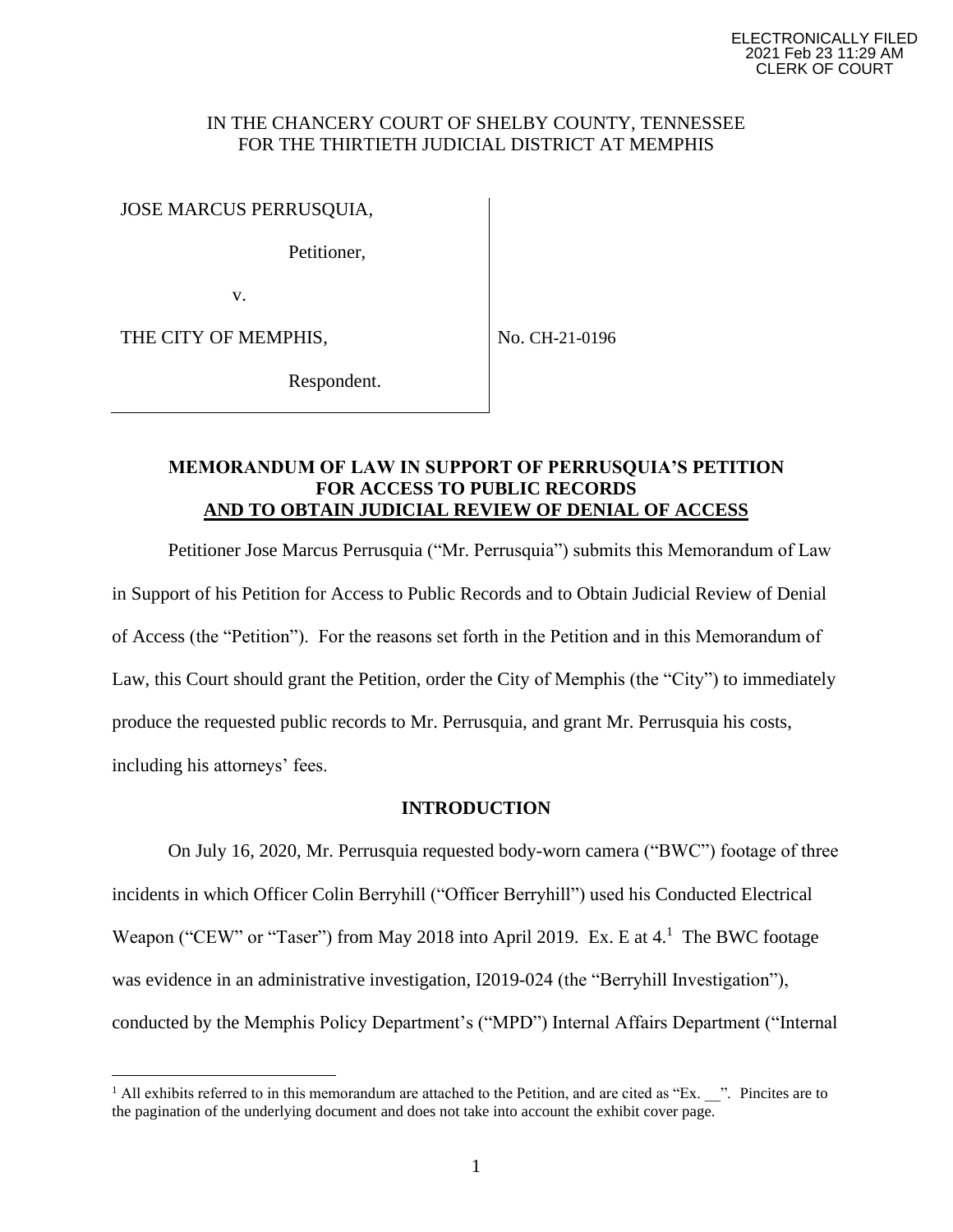Affairs") of the Inspectional Services Bureau ("ISB") into these three incidents, in which Internal Affairs found that Officer Berryhill's use of his Taser in each instance violated MPD Policy and Procedures. Ex. B at 23. On two occasions, including in the Case Summary of the Berryhill Investigation, the City stated that it had not referred the matter to the Shelby County District Attorney General (the "Shelby DA") for criminal prosecution. Ex. B at 6; Ex. C at 1. In November 2020, the Shelby DA's Public Information Officer ("PIO") Larry Buser also confirmed that there was no pending prosecution of Officer Berryhill. Ex. D at 1. As of July 27, 2020, Officer Berryhill was still employed by MPD. Ex. C at 1-2.

Despite these facts, the City denied Mr. Perrusquia's public records request in writing for the BWC footage of these three incidents by claiming that "no responsive records exist at this time due to an Administrative investigation." Ex. E at 4. When pressed on the issue, the City said "[t]he request was not denied. There is nothing responsive available at this time until MPD concludes the administrative investigation." *Id.* at 2. But according to the Case Summary, the administrative investigation had, in fact, been concluded. Ex. B at 23.

When the undersigned sent a letter to the City seeking the release of the requested BWC footage, Ex. F, the City's Chief Legal Counsel, Jennifer Sink, requested a phone call, Ex. G at 1. In that conversation, Ms. Sink said the City's position was that Tennessee Rule of Criminal Procedure 16 ("Rule 16") was the basis for withholding the requested public records because the matter could possibly lead to a criminal action.

The facts of this case, however, belie the City's position. The Shelby DA has confirmed that there is no pending prosecution of Officer Berryhill and the City has said twice that the matter was not referred to the Shelby DA for investigation or prosecution. Ex. B at 6; Ex. C at 1; Ex. D at 1. Moreover, the Case Summary plainly indicates that the administrative investigation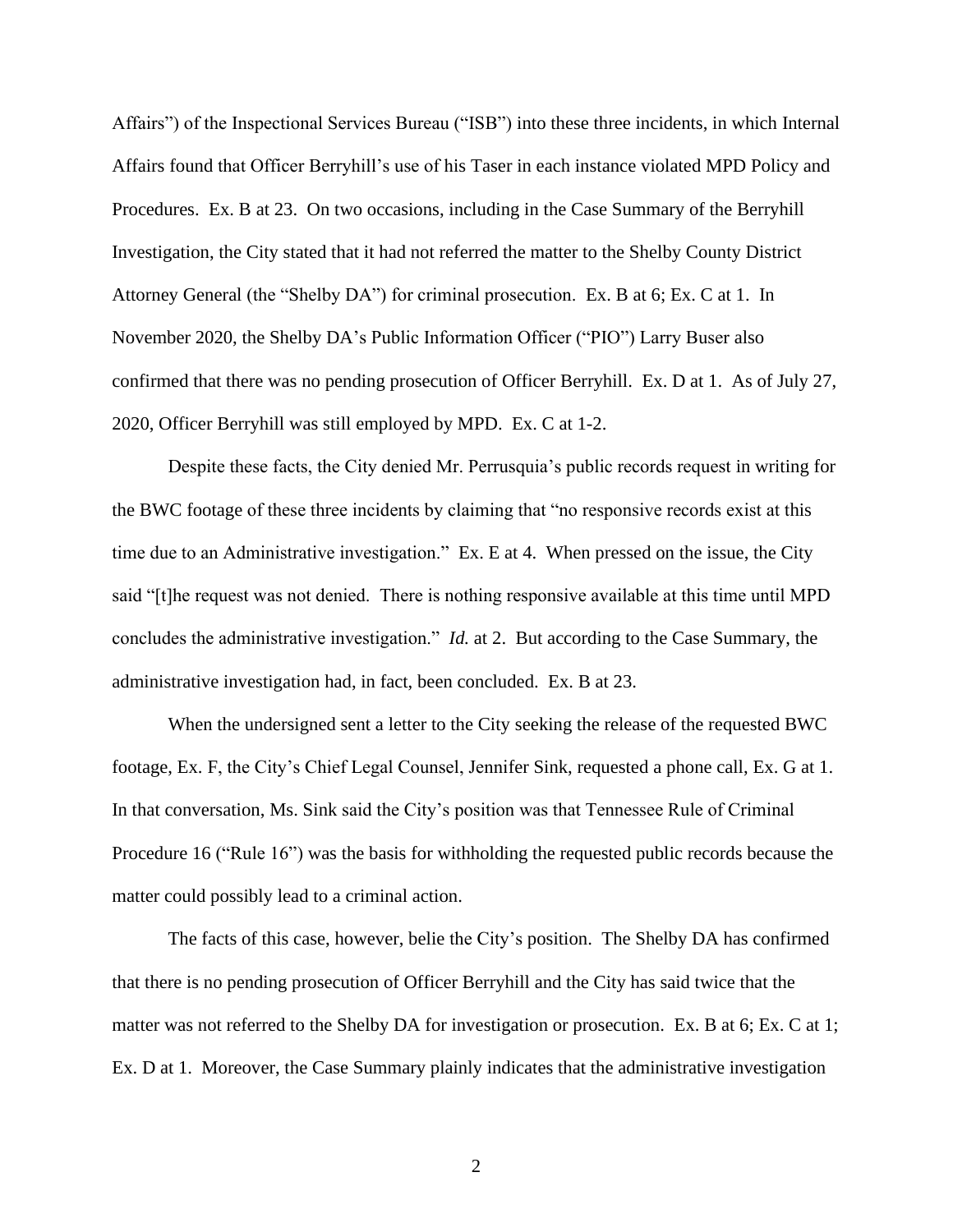has been completed; any assertion that the City is still conducting its administrative investigation, more than nineteen months after the most recent incident, is implausible, to say the least. Indeed, the City's own manual explains that administrative investigations are usually completed within thirty days. Ex. H at 34. Finally, the City's position ignores the very welldefined distinction between MPD's administrative investigations and its criminal investigations of MPD officers.

 The law is equally against the City. There is no exemption for administrative investigations by the City—whether they are completed or not—in the Tennessee Public Records Act, Tenn. Code Ann. § 10-7-501, *et seq.*, (the "TPRA"), or any other state law. Similarly, the very limited exemptions to the TPRA that specifically apply to BWC footage do not apply here. And the objective facts of this case do not support an assertion that there is a contemplated or pending prosecution of Officer Berryhill such that Rule 16 might bar release of the requested public records.

### **FACTUAL BACKGROUND**

### The Administrative Investigation of Officer Berryhill

After an incident with a motorist on April 10, 2019 in which Officer Berryhill used his Taser, Internal Affairs reviewed "Officer Berryhill's Response to Resistance Reports from January 2017 through April 2019 for excessive force/unnecessary force violations." Exh. B at 1. This inquiry led ISB to also investigate two other incidents in which Officer Berryhill used his Taser, one on April 4, 2019 and another on May 23, 2018. *Id.* "The purpose of this investigation was to determine whether or not Officer Colin Berryhill violated any Policies or Procedures regarding the Memphis Police Department's Excessive Force/Unnecessary Force Policy." *Id*. at 6, 12. Specifically, Office Berryhill was investigated for possible violations of two MPD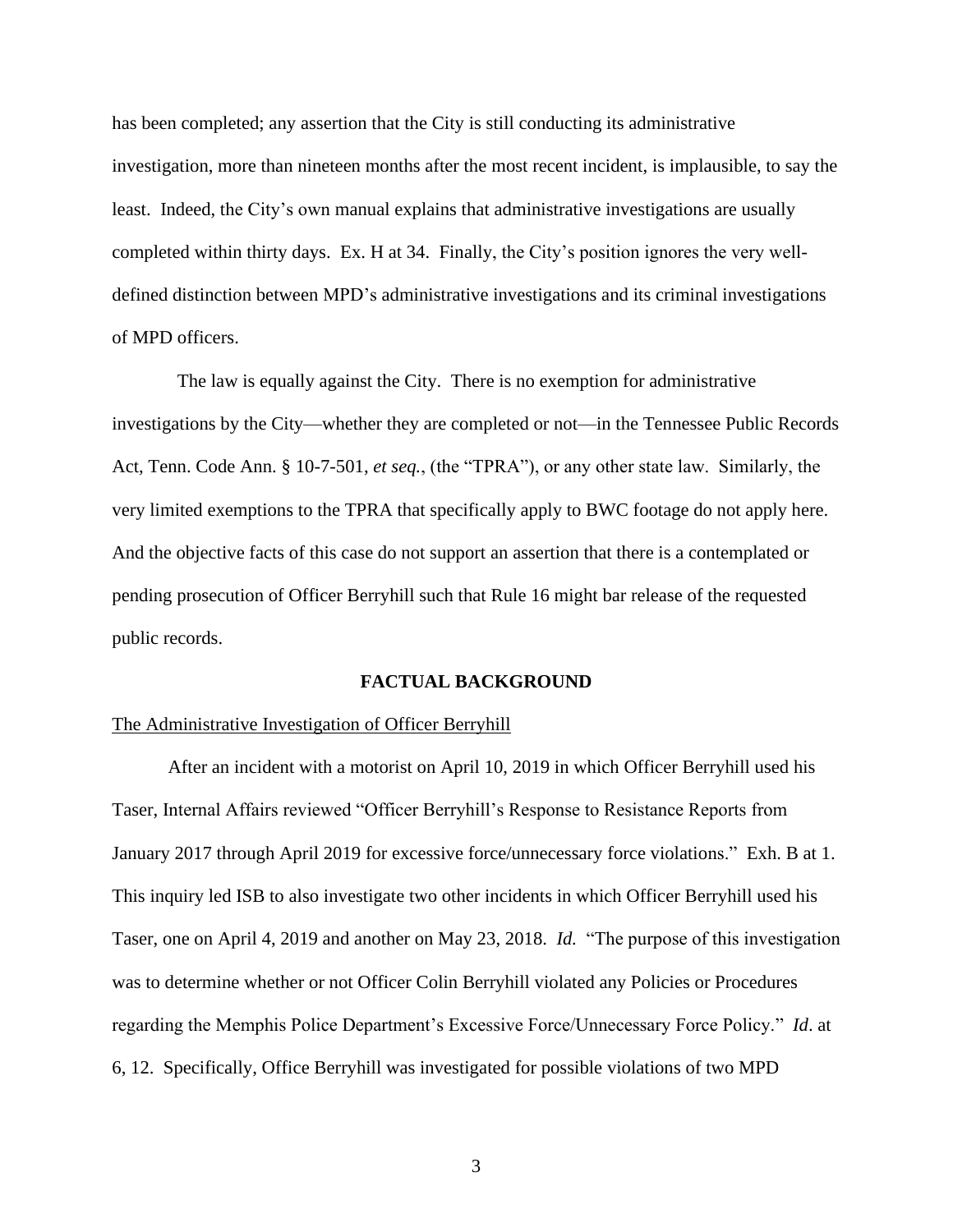Departmental Rules ("DR") related to his use of his Taser: (1) DR 301 Excessive

Force/Unnecessary Force (the "Excessive Force Policy") and (2) DR 101 Compliance with

Regulations to wit: Weapons. *Id.* at 1, 7-8, 12, 14, 17, 19, 23.

DR 301 provides in part:

**Excessive Force/Unnecessary** is defined as the amount of force which is beyond the need and circumstances of the particular event, or which is not justified in the light of all circumstances, as is the case of deadly force to protect property as contrasted with protecting life.

*Id.* at 7, 13, 17. DR 101 provides "Disciplinary action may be taken for, but not limited to, violations of the stated policy, rules, regulations, orders, or directives of the Department." *Id.* at 8, 14, 19. For the DR 101 violation in Officer Berryhill's case, ISB investigated whether Officer Berryhill had violated MPD's policy related to the use of Tasers. Id. at 8-9, 14, 19–21.

Based on the interviews conducted and a review of the pertinent BWC footage, Internal Affairs found that Officer Berryhill's use of the Taser in all three incidents violated MPD's Excessive Force and Taser Policies. *Id.* at 6, 8, 12, 14, 17, 19, 23. For example, in the April 10, 2019 incident, the BWC footage showed that Officer Berryhill tased an individual "with his hands behind his back while in handcuffs on the ground." *Id*. at 7. Based on a review of Officer Berryhill's BWC footage for the April 4, 2019 incident, Internal Affairs explained that Officer Berryhill's use of the Taser was "unnecessary and needless." *Id.* at 12. Similarly, in regard to the May 23, 2018 incident, Internal Affairs concluded after reviewing Officer Berryhill's BWC footage that he had tased an individual "in the back twice" and that "[t]he amount of force used in this particular event was unnecessary." *Id.* at 17.

The Case Summary, which was printed on July 4, 2020, *id.* at 1, indicates that "[t]hese case files were not submitted to the Attorney General's Office for review" *id.* at 6. Lieutenant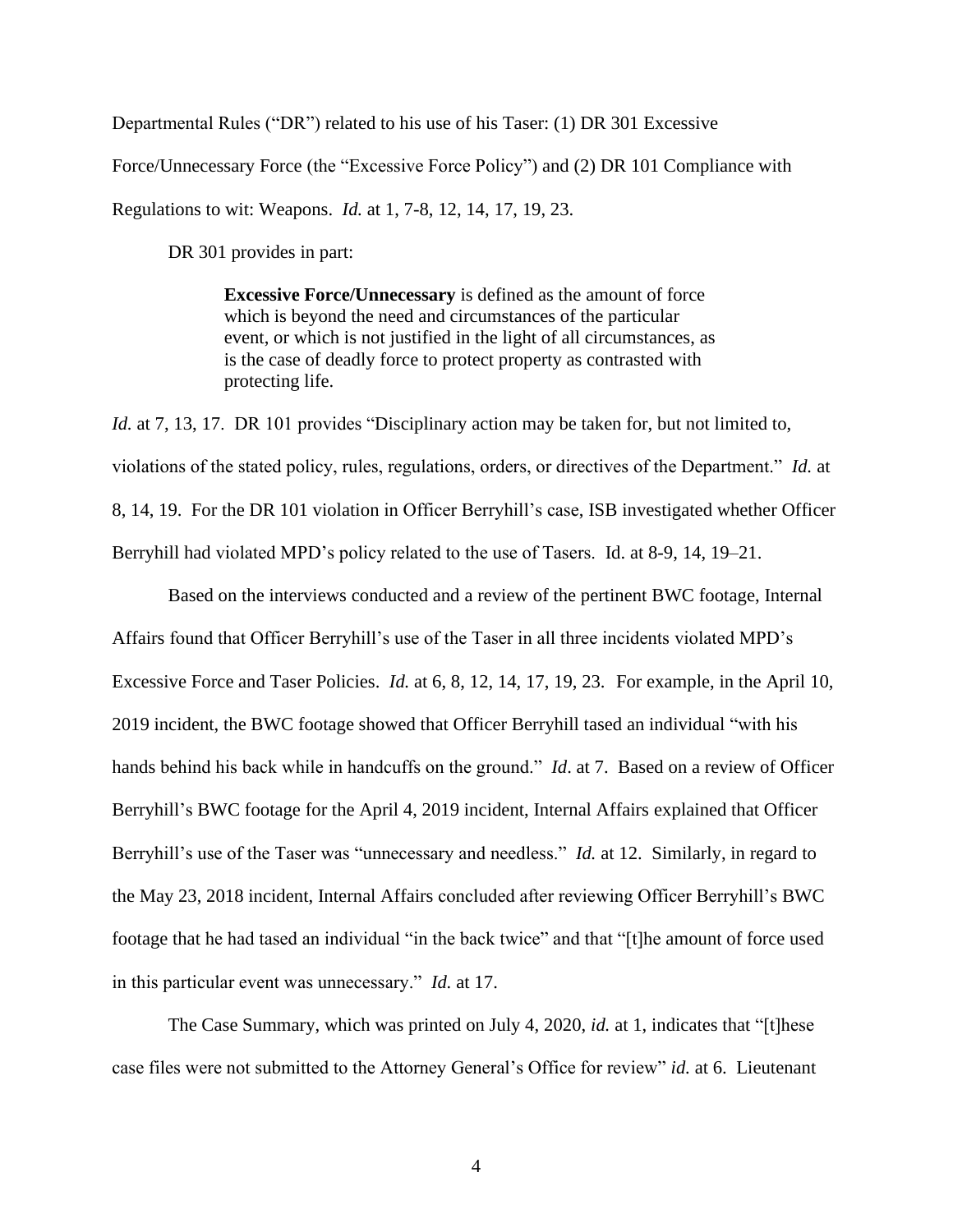Rudolph confirmed this in her July 27, 2020 email to Mr. Perrusquia when she stated that the administrative investigation of Officer Berryhill discussed here, I2019-024, was "not referred to any prosecution agency or outside investigative agency." Ex. C at 1. Similarly, on November 12, 2020, Larry Buser, the PIO for the Shelby DA, confirmed that there were "[n]o cases" pending against Officer Berryhill. Ex. D at 1. According to Lieutenant Rudolph, as of July 27, 2020, Officer Berryhill was still employed by MPD. Ex. C at 1-2.

### Mr. Perrusquia's Public Records Requests

On July 16, 2020, Mr. Perrusquia requested via the TPRA that the City provide him with "copies of the video in ISB case I2019-024 involving officer Colin Berryhill." Ex. E at 4. The City responded that "no responsive records exist at this time due to an Administrative investigation." *Id.* Mr. Perrusquia followed-up with the City regarding this response and asked for "the legal basis for denying this request." *Id.* at 3. The City responded that "[t]he request was not denied. There is nothing responsive available at this time until MPD concludes the administrative investigation." *Id.* at 2. Mr. Perrusquia persisted, asking "on what legal authority [is the City] withholding records until the conclusion of the administrative investigation? Please cite the applicable legal provision you are relying on." *Id.* The City responded on July 28, 2020: "I will send this inquiry to the City Attorney's Office and update you accordingly." *Id.* at 1. Mr. Perrusquia followed-up with the City on September 14, 2020 and received a response the next day that his inquiry was "still under review with the City Attorney's Office." *Id.*

On September 29, 2020, the undersigned sent a letter via email to Chief Legal Counsel for the City, Jennifer Sink, asking for the requested public records to be produced to Mr. Perrusquia. Ex. F at 1-2. During a subsequent telephone discussion with the undersigned, Ms. Sink stated that the City's position was that the requested public records were exempt pursuant to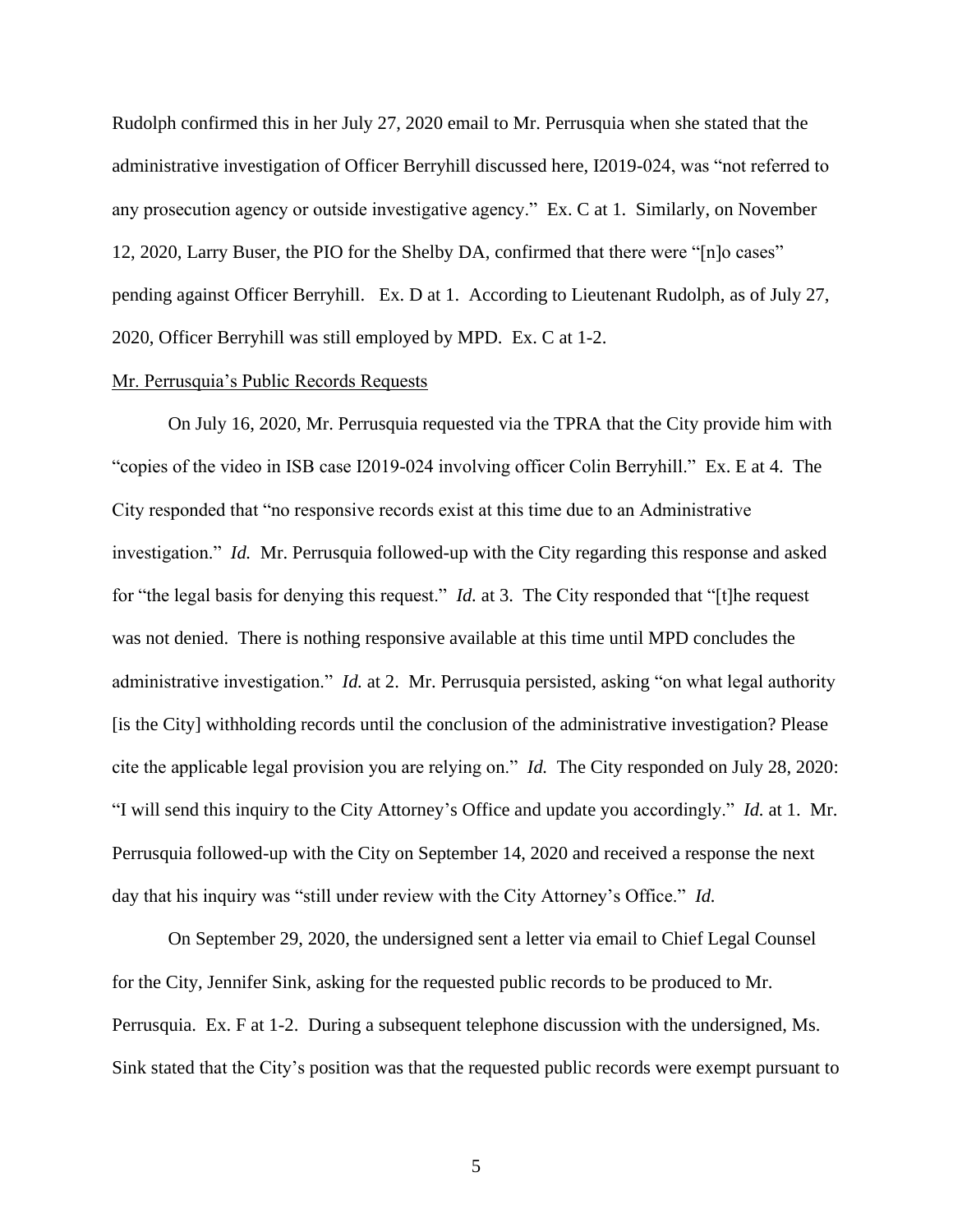Rule 16 because the administrative investigation of Officer Berryhill could possibly lead to a criminal action. This action followed.

### **ARGUMENT**

#### **I. The TPRA Must Be Interpreted Broadly in Favor of Public Access.**

"The Public Records Act reflects the legislature's effort to create legislation that advances the best interests of the public." *State v. Cawood*, 134 S.W.3d 159, 167 (Tenn. 2004). "Facilitating access to governmental records promotes public awareness and knowledge of governmental actions and encourages governmental officials and agencies to remain accountable to the citizens of Tennessee." *Schneider v. City of Jackson*, 226 S.W.3d 332, 339 (Tenn. 2007) (citing *Memphis Publ'g Co. v. Cherokee Children & Family Servs., Inc.*, 87 S.W.3d 67, 74-75 (Tenn. 2002)). And, the purpose of the TPRA is "to apprise the public about the goings-on of its governmental bodies." *Memphis Publishing Co. v. City of Memphis*, 871 S.W.2d 681, 687 (Tenn. 1994); *see also Cherokee Children & Family Servs.*, 87 S.W.3d at 74 (citation omitted) (the Public Records Act "serves a crucial role in promoting accountability in government through public oversight of governmental activities").

To further this important policy goal, the General Assembly has specified that the TPRA "shall be broadly construed so as to give the fullest possible access to public records." Tenn. Code Ann. § 10-7-505(d). Thus, Tennessee's courts have held that the Public Records Act is a "clear mandate in favor of disclosure." *The Tennessean v. Electric Power Bd.*, 979 S.W.2d 297, 305 (Tenn. 1998); *see also Gautreaux v. Internal Med. Educ. Found., Inc.*, 336 S.W.3d 526, 529 (Tenn. 2011) (citing *City of Memphis*, 871 S.W.2d at 684) (explaining that the Tennessee Supreme Court "has interpreted the legislative mandate of the Public Records Act to be very broad and to require disclosure of government records even when there are significant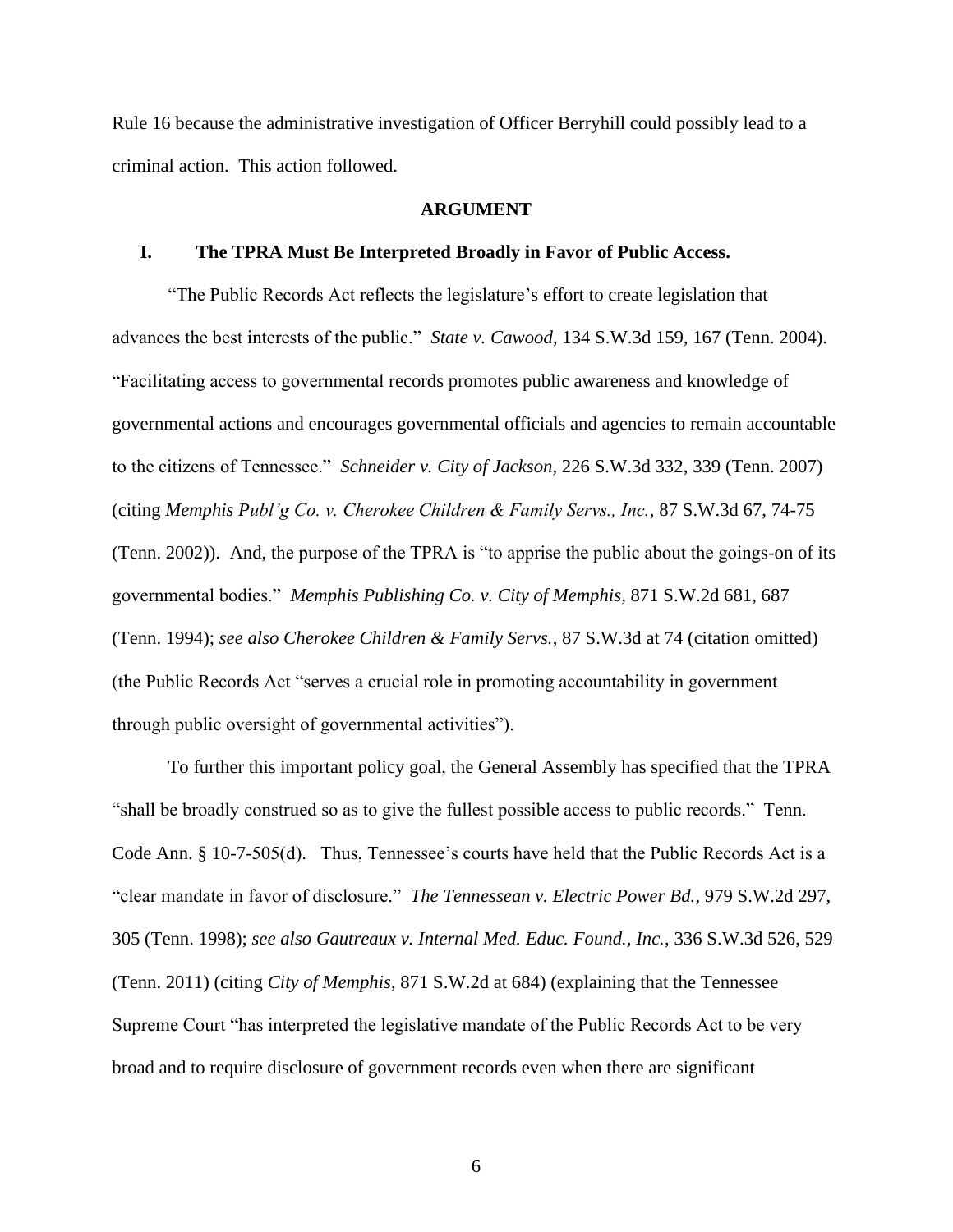countervailing considerations"). Consistent with this broad construction, public records are presumptively open and "the burden is placed on the governmental agency to justify nondisclosure of the records." *City of Memphis*, 871 S.W.2d at 684 (citing Tenn. Code § 10-7- 505(c)).

In order to fully effectuate the broad legislative mandate in favor of disclosure, exemptions to the TPRA should be narrowly construed. This is a logical corollary of the TPRA's language and its related jurisprudence. *See Lightbourne v. McCollum*, 969 So. 2d 326, 332–33 (Fla. 2007)<sup>2</sup> (holding that Florida public records act "is to be construed liberal in favor of openness, and all exemptions from disclosure are to be construed narrowly and limited in their designated purpose" (citation omitted)); *Arkansas Dep't of Health v. Westark Christian Action Council*, 910 S.W.2d 199, 201 (1995) (holding that "[i]n conjunction with" Arkansas's requirement that its public record law be "liberally construed … to accomplish its broad and laudable purpose," the Arkansas Supreme Court "narrowly construe[s] exceptions to the FOIA to counterbalance the self-protective instincts of the government bureaucracy") (citations omitted); *Swickard v. Wayne Cty. Med. Exam'r*, 438 Mich. 536, 544, 475 N.W.2d 304, 307–08 (1991) ("[W]e keep in mind that the FOIA is intended primarily as a prodisclosure statute and the exemptions to disclosure are to be narrowly construed." (citation omitted)).

### **II. The Petition Should Be Granted Because the City's Written Basis for Withholding the Requested Records Did not State an Exemption to the TPRA.**

Under the TPRA, a governmental entity that denies a public records request must "[d]eny the request in writing or by completing a records request response form developed by the office of open records counsel. The response shall include the basis for the denial." Tenn. Code Ann.

<sup>2</sup> The Tennessee Supreme Court has described Florida's public records law as being "similar to Tennessee's." *Cherokee Children & Family Servs.*, 87 S.W.3d at 74; *see also Electric Power Bd.*, 979 S.W.2d at 302 (citing Florida case law).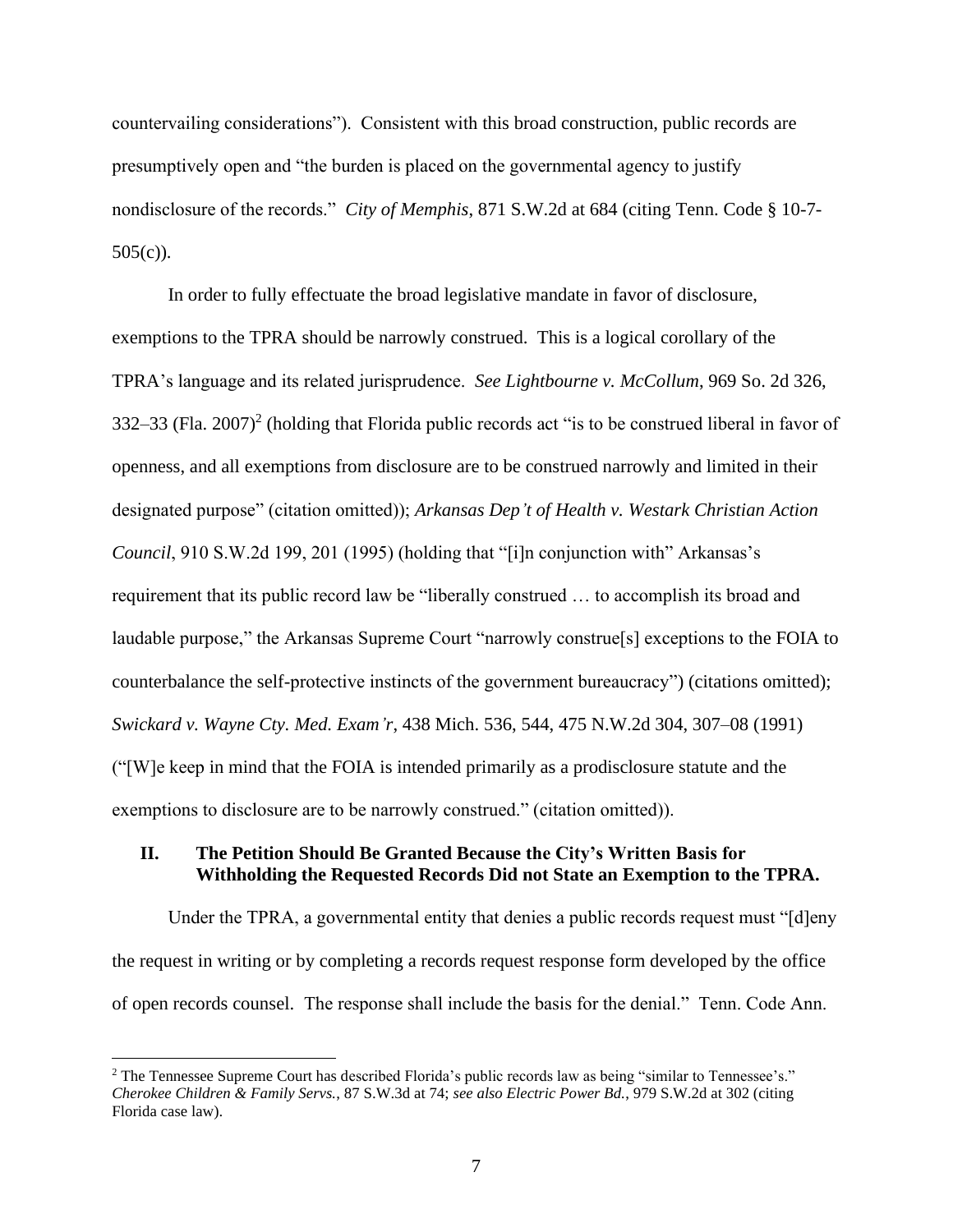§ 10-7-503(a)(2)(B)(ii). In this case, the only written justifications provided by the City for denying Mr. Perrusquia's public records request were that "no responsive records exist at this time due to an Administrative investigation" and that "[t]he request was not denied. There is nothing responsive available at this time until MPD concludes the administrative investigation." Ex. E at 2, 4. But the requested BWC footage did (and does) exist and there is no exemption for records related to ongoing administrative investigations.

As the Tennessee Supreme Court has succinctly explained, "[m]unicipal police department investigative files" are "not listed" in the TPRA's statutory exemptions. *Griffin v. City of Knoxville*, 821 S.W.2d 921, 923 (Tenn. 1991). Similarly, in *Memphis Publishing Co v. Holt*, 710 S.W.2d 513, 516 (Tenn. 1986), the Tennessee Supreme Court noted that "investigative records of municipal law enforcement agencies are not specifically excluded from" the TPRA. In other words, there is no exemption for administrative investigations by municipal police departments, whether they are ongoing or not. As such, the written basis, as required by Tennessee law, proffered by the City for withholding the requested public records does not bar their release and the Court should grant Mr. Perrusquia's Petition.

# **III. Body Camera Footage Is a Public Record Under the TPRA Except in Specified Circumstances That Do Not Apply Here.**

The TPRA "defines 'public record' as 'all documents, papers, letters, maps, books, photographs, microfilms, electronic data processing files and output, films, sound recordings, or other material, regardless of physical form or characteristics made or received pursuant to law or ordinance or in connection with the transaction of official business by any governmental agency.'" *Tennessean v. Electric Power Bd.*, 979 S.W.2d 297, 300 (Tenn. 1998) (quoting Tenn. Code Ann. § 10-7-301(6)). Especially given the required broad interpretation of the TPRA, BWC footage falls within this definition. And the General Assembly removed any doubt on this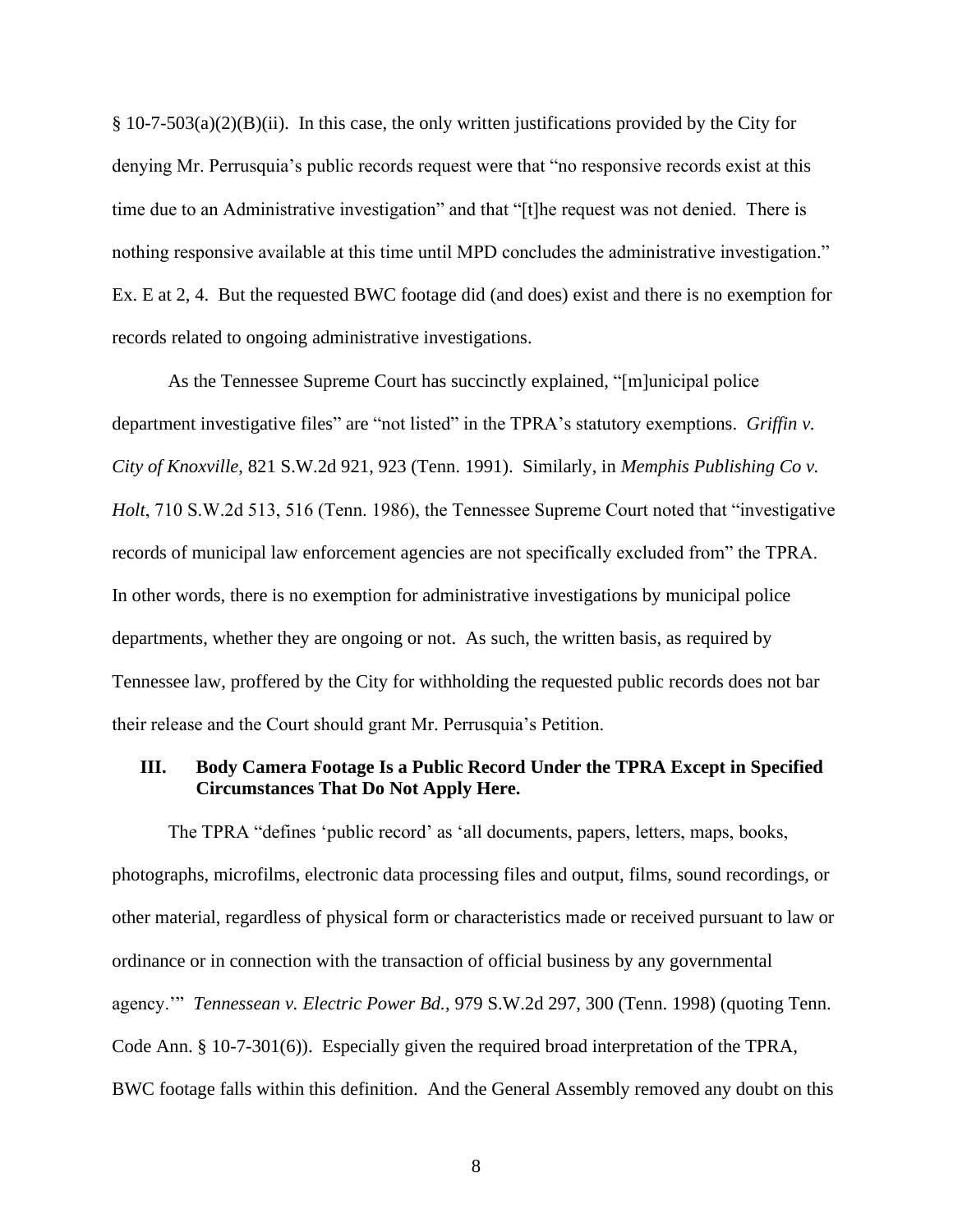issue when it enacted Tenn. Code Ann. § 10-7-504(u), which specifies certain types of BWC footage that is exempt from production. None of the BWC-specific exemptions apply here. *Id.* §  $10-7-504(u)(1)(A)$ -(C)(exemptions for body worn cameras are specific videos of minors, the inside of certain facilities, and the interior of people's homes when it is not part of a crime scene). This too supports granting Mr. Perrusquia's Petition and requiring the City to release the requested BWC footage.

# **IV. The Petition Should Be Granted Because Rule 16 Does Not Bar Release of the Requested BWC Footage.**

While the City should be barred from raising Rule 16 as the basis for its withholding the requested public records because it has never asserted it in writing as required by the Tenn. Code Ann. § 10-7-503(a)(2)(B)(ii), Rule 16, in any event, does not apply in this case. Rule 16 "applies only to discovery in criminal cases." *Holt*, 710 S.W.2d at 517 (citing Tenn. R. Crim. P. 1). There is no criminal case here, but instead only an administrative investigation into violations of MPD policies. Moreover, the standard for when Rule 16 does apply as an exemption to the TPRA is limited to situations in which there is either a pending criminal action or a contemplated criminal action, neither of which is the case here. *Appman v. Worthington*, 746 S.W.2d 165, 166 (Tenn. 1987); *Memphis Publ'g Co v. Holt*, 710 S.W.2d 513, 517 (Tenn. 1986). The City has on multiple occasions stated that it has not referred the three Taser incidents involving Officer Berryhill to the Shelby County DA, and the Shelby County DA has stated that there was no pending prosecution of Officer Berryhill. Ex. B at 6; Ex. C at 1; Ex. D at 1. And the manner in which the City handled this case—as an administrative investigation—bolsters this conclusion. Because there is no pending or contemplated criminal action against Officer Berryhill, Rule 16 does not bar the release of the requested public records and this Court should order the immediate release of the requested BWC footage.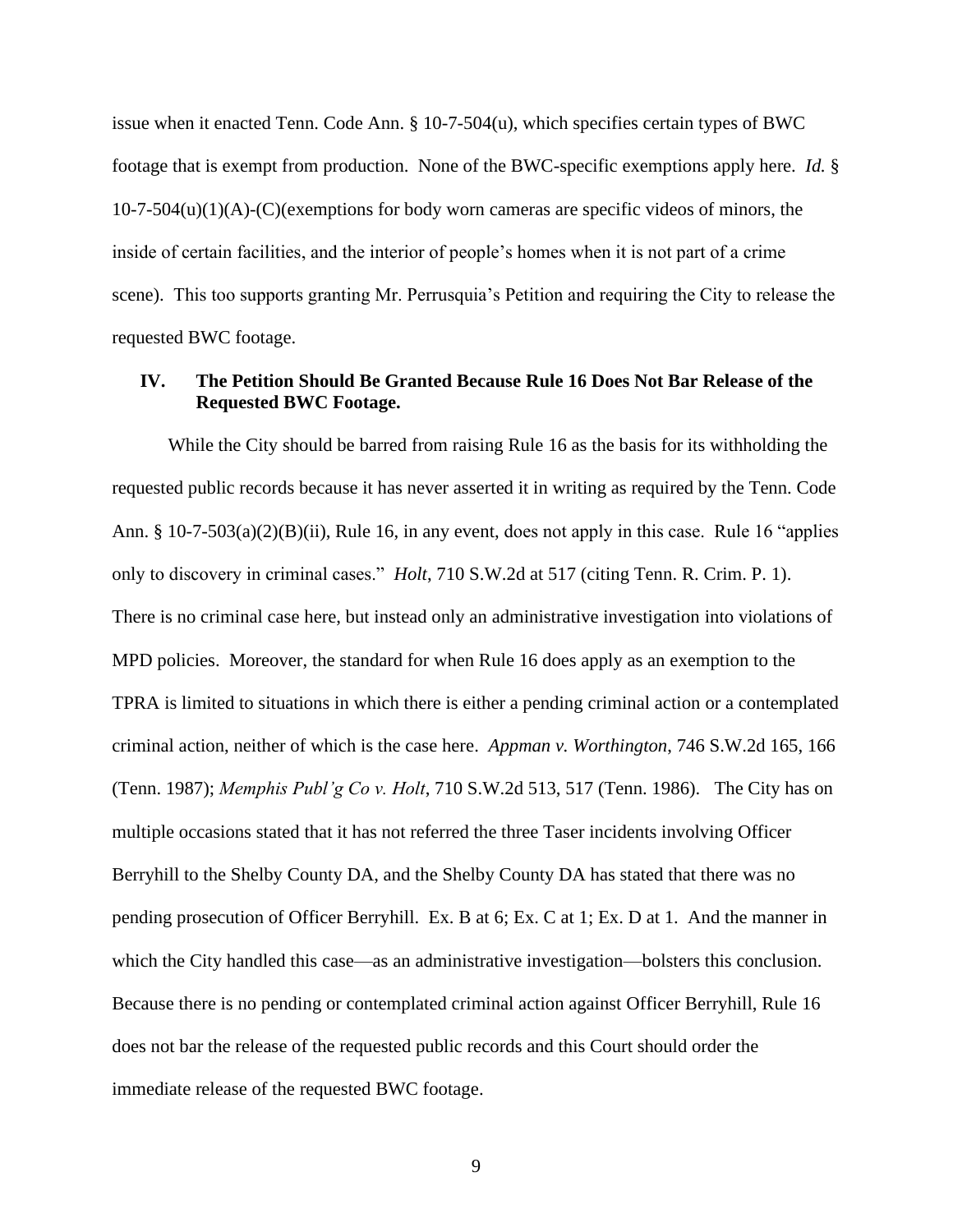### **A. Administrative Investigations Are Not Criminal Investigations.**

The Tennessee Rules of Criminal Procedure "govern the procedure in all criminal proceedings conducted in all Tennessee courts of record." Tenn. R. Crim. P. 1(a). Rule 16, which governs "Disclosure and Inspection," limits the disclosure of some information by the state during criminal proceedings. That Rule states in relevant part:

> Except as provided in paragraphs  $(A)$ ,  $(B)$ ,  $(E)$ , and  $(G)$  of subdivision (a)(1), this rule does not authorize the discovery or inspection of reports, memoranda, or other internal state documents made by the district attorney general or other state agents or law enforcement officers in connection with investigating or prosecuting the case. Nor does this rule authorize discovery of statements made by state witnesses or prospective state witnesses.

Tenn. R. Crim. P. 16(a)(2). In the public records context, Rule 16 does not apply to every type of investigation, even ones conducted by law enforcement. Instead, it is limited to pending or contemplated criminal actions. *Appman*, 746 S.W.2d at 166; *Holt*, 710 S.W.2d at 517 (citing Tenn. R. Crim. P. 1 and stating, "by definition this limitation on access applies only to discovery in criminal cases."). The City, through MPD's Policies and Procedures (the "MPD Manual"), ISB's 2015 Standard Operating Procedures Manual (the "ISB Manual"),<sup>3</sup> and the Memorandum of Understanding between the City and the Memphis Police Association (the "MOU"), makes a clear distinction between criminal investigations, that might sometimes be covered by Rule 16, and administrative investigations, which are not. The City's position ignores this critical distinction.

The MPD Manual, ISB Manual, and the MOU all explain in detail the unambiguous demarcation between administrative investigations and criminal investigations of MPD officers

<sup>&</sup>lt;sup>3</sup> Mr. Perrusquia relies upon the 2015 ISB Manual because the City has still not provided him with the current version, despite Mr. Perrusquia submitting a public records request for it on December 11, 2020.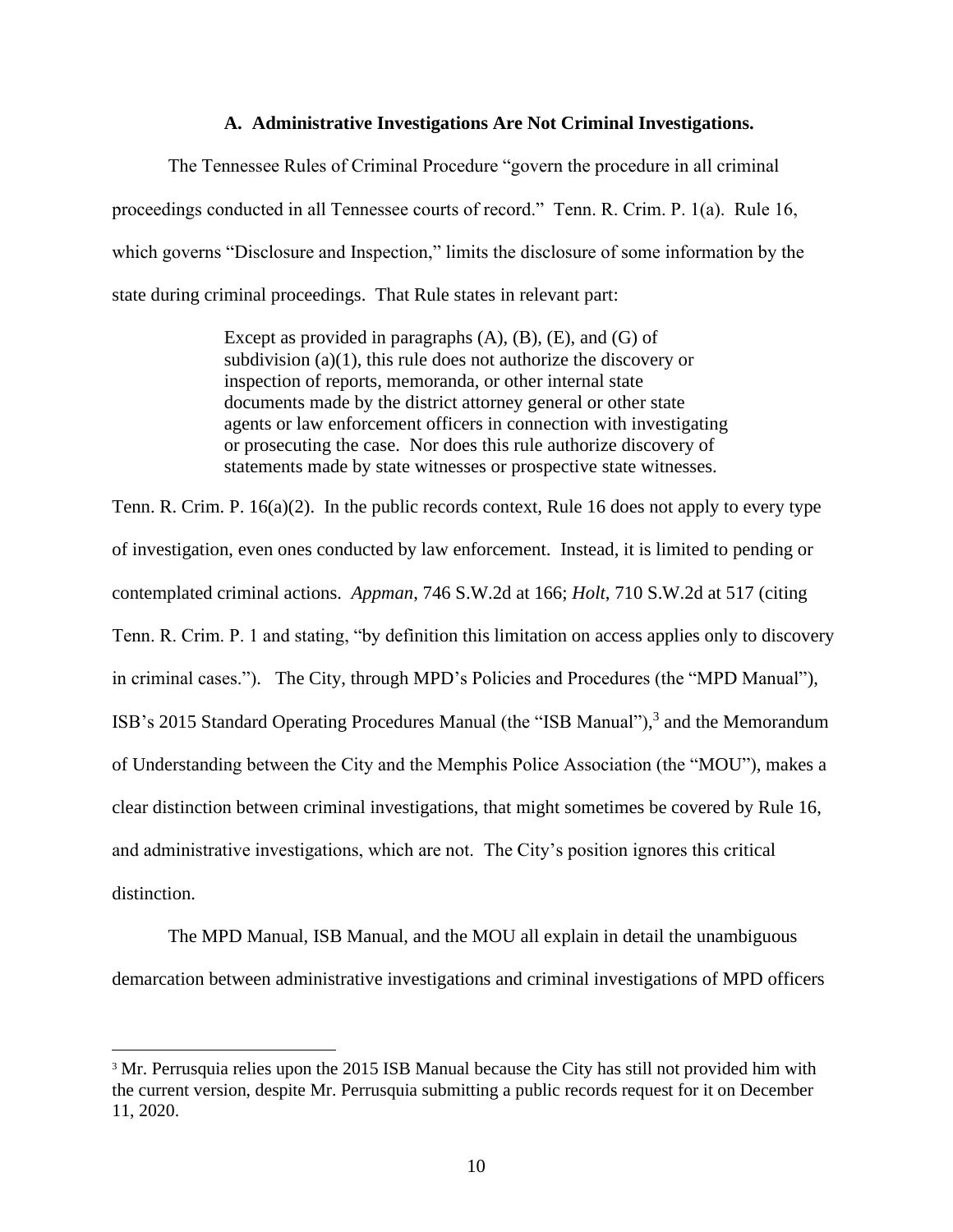by ISB. Administrative investigations are handled by ISB's Internal Affairs and focus on investigating MPD policy violations. Ex. J at 3; Ex. H at 15; Ex. I at 17. The ISB Manual explains that for administrative investigations "[a] case number will be assigned to IAB complaints on serious MPD or City of Memphis Policy violations or on cases that will require an in-depth investigation that cannot be handled at the work station." Ex. H at 15. Unit supervisors decide if a case is assigned an IAB number, which begins with an I and uses the year and a threedigit number as the case number, *id.*, just like the case number for the Berryhill Investigation at issue here: I2109-024, Ex. B at 1. The MOU draws similar distinctions. "Investigations by the Department of allegations of a violation of the rules and regulations of the Department will be known as an Administrative Investigation." Exh. I at 17.

In contrast, criminal investigations of MPD officers are handled by ISB's Security Squad and involve the investigation of violations of criminal laws, not department policies. Ex. J at 2- 3; Ex. H at 15; Ex. I at 17. The ISB Manual explains that "[t]he deciding factor in a Security Squad investigation is whether elements exist that aspects of the investigation will be criminal in nature." Ex. H at 40. Under the MOU, "an employee is considered to be the target of a criminal investigation when he/she has been advised of his/her right pursuant to the Miranda decision or applicable law." Ex. I at 18.

In addition to the differences in the nature and subject of the two types of investigations handled by ISB, the procedures for administrative and criminal investigations by ISB are different. The MOU explains that "Administrative Investigations by the Internal Affairs Bureau are to be conducted in a manner conducive to public confidence, good order, and discipline, which observe and protect the individual rights of each employee of the Department." *Id.* at 17. The MOU then outlines nine paragraphs of "rules of procedures" for use in Administrative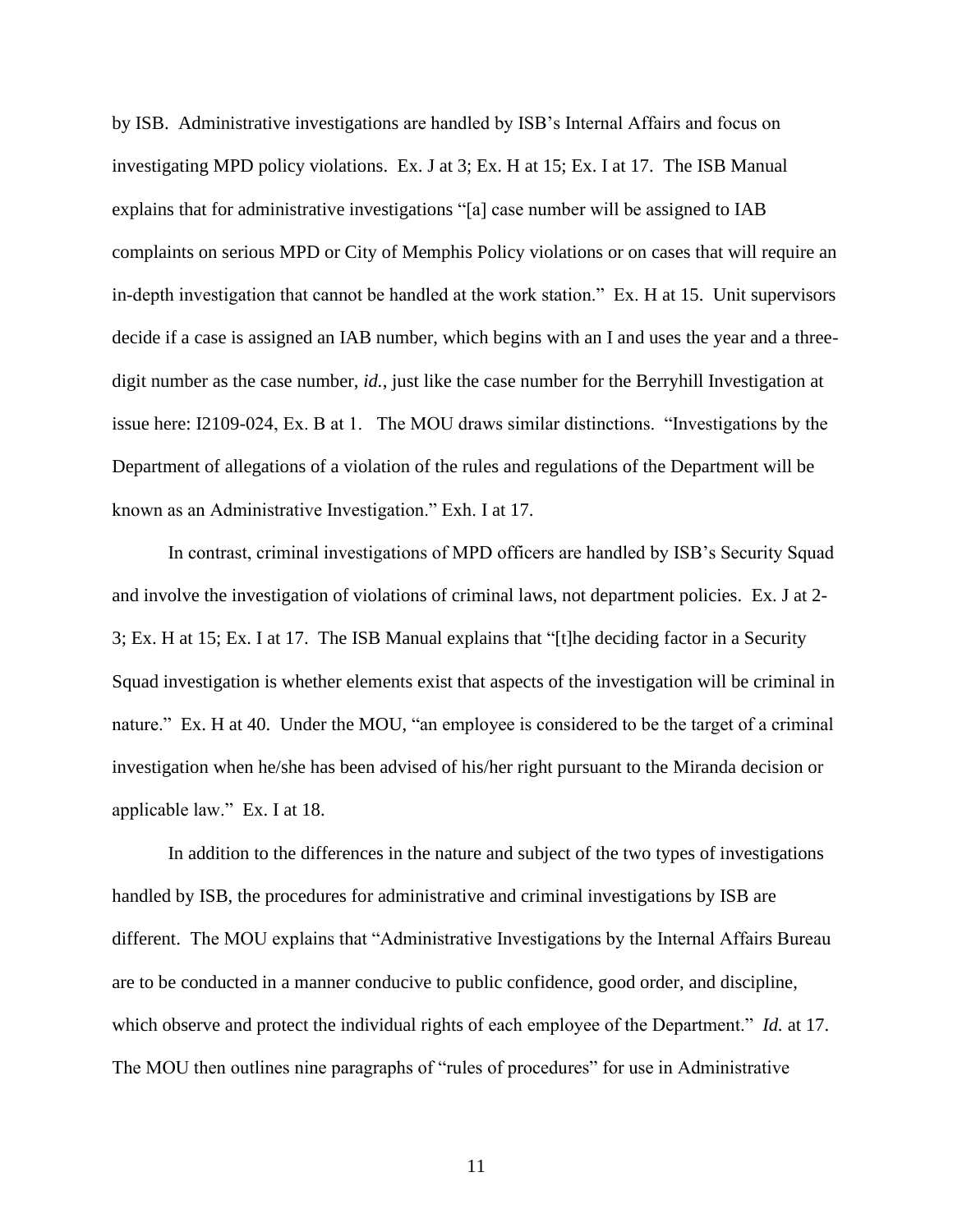Investigations, including that "[t]he refusal by an employee to answer all pertinent questions that are narrowly and specifically relevant to the investigation, whether as a participant or as a witness, may result in disciplinary action." *Id*. at 17-18.

The procedures for a Criminal Investigation discussed in the MOU are a single paragraph that, unsurprisingly, points to statutory and constitutional protections for criminal suspects. *Id.* at 18. When the employee is interviewed the officer "will be afforded the same protection guaranteed by the constitution and laws of the United States, State of Tennessee, and City of Memphis as would any private citizen." *Id.* And, unlike in an administrative investigation, "[i]f an employee chooses to invoke his/her protection under the Miranda decision at that time, that employee will not be subject to charges of insubordination or failure to cooperate for that reason alone." *Id.* The 2015 ISB Manual also has specific rules for Security Squad criminal investigations that do not apply to Internal Affairs administrative investigations. *Id.* at 31 (noting that photographic evidence is handled differently between the two types of investigations); *id.* at 40-42 (entire chapter specifically for "Security Squad Complaints").

In fact, according to MPD's PIO, Lieutenant Rudolph, even where a citizen files both an administrative complaint and criminal complaint, "ISB will proceed with the administrative investigation." Ex. C at 1. In other words, where a citizen files both types of complaints, separate criminal and administrative investigations are undertaken by ISB.

Here, the case was assigned to Internal Affairs and was not referred to the Shelby DA for prosecution. Ex. B at 1, 6; Ex. C at 1. There is no indication, including from the Case Summary, the statements from MPD's PIO, and the statement of the Shelby DA PIO, that this case was investigated as a criminal matter. Ex. B; Ex. C; Ex. D. There is no mention in the Case Summary that Officer Berryhill was read his Miranda rights. The MPD Manual, ISB Manual,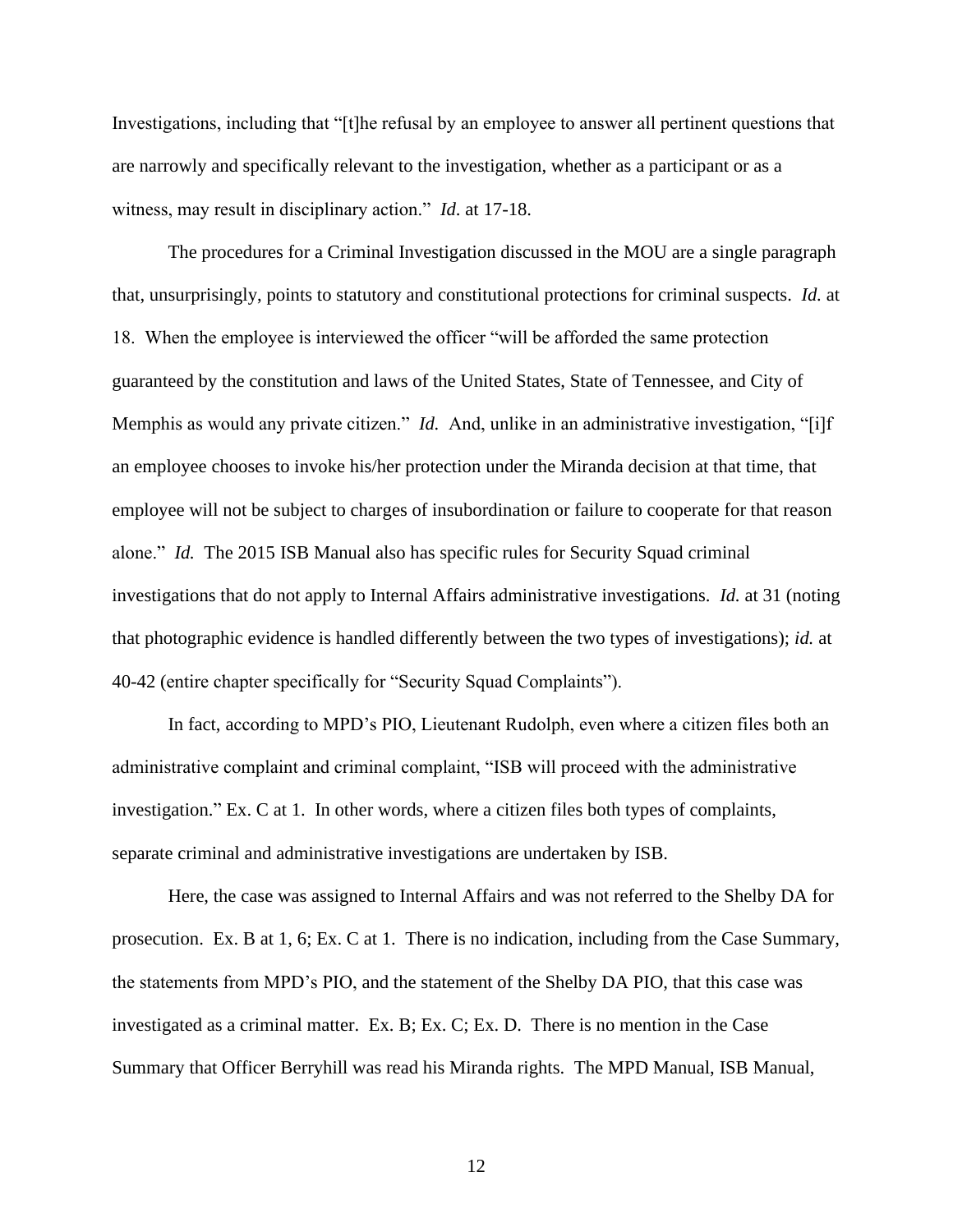and MOU plainly demonstrate that administrative investigations are distinct from criminal investigations. While open criminal investigations might be exempt from disclosure under Rule 16 when criminal action is contemplated or pending, administrative investigations are not. Therefore, the Court should order that the requested public records be provided to Mr. Perrusquia.

# **B. Rule 16 Does Not Apply Here Because There Is No Contemplated or Pending Criminal Action Against Officer Berryhill.**

The Tennessee Supreme Court on at least two occasions has explained that Rule 16 only applies to contemplated or pending criminal actions.<sup>4</sup> Appman, 746 S.W.2d at 166; *Holt*, 710 S.W.2d at 517. As discussed in detail above, MPD administrative investigations are not criminal investigations. The City has claimed that Rule 16 applies here because the administrative investigation of Officer Berryhill could possibly lead to a criminal action. That is not the applicable standard and falls short of being a contemplated criminal action, as required under *Holt* and *Appman*.

In *Holt*, the *Commercial Appeal* sought access to public records that were part of a police investigation that "had been completed and the file closed, and that no proceedings relative to the 'incident' were pending in any criminal court, and none were contemplated." 710 S.W.2d at 515. In rejecting an argument that Rule 16 exempted the requested public records from having to be produced under the TPRA, the Court first noted that Rule 16 "applies only to discovery in criminal cases." *Id.* at 517 (citing Tenn. R. Crim. P. 1). The Court held that "[t]he investigative file sought to be examined in this case is a closed file, and is not relevant to any pending or contemplated criminal action. Rule 16, therefore, does not come into play in this case." *Id.* The

<sup>4</sup> It is also worth noting that in both *Holt* and *Appman*, the "contemplated" language is dicta. In *Holt*, the case was closed, 710 S.W.2d at 517, and in *Appman* there was a pending prosecution, 746 S.W.2d at 166-67.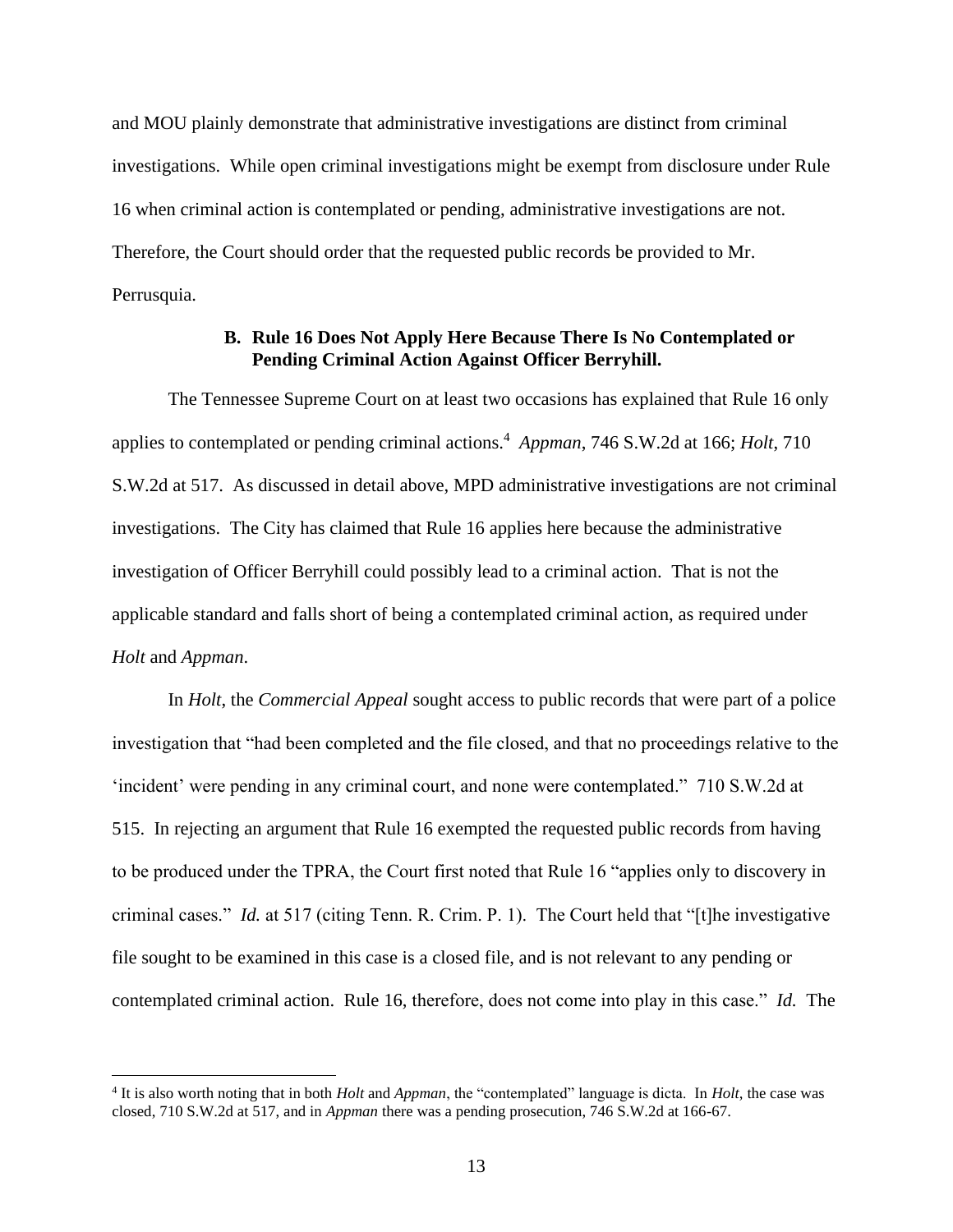*Appman* Court similarly explained that Rule 16 "does not apply to investigative files in the possession of state agents or law enforcement officers, where the files have been closed and are not relevant to any pending or contemplated criminal action, but does apply where the files are open and are relevant to pending or contemplated criminal action." *Id.* at 166. In that case, the requested public records were relevant to a pending criminal action and thus were not required to be disclosed under the TPRA. *Id.* at 166-67

There is no pending criminal action against Officer Berryhill related to the three incidents that are the basis of the City's administrative investigation. Ex. D at 1 (Shelby DA PIO stating in November 2020 that there was no pending prosecution of Officer Berryhill). Because the scope of Rule 16 is limited "only to discovery in criminal cases" by Rule 1, *Memphis Pub. Co. v. Holt,* 710 S.W.2d 513, 517 (Tenn. 1986) the lack of a referral of the investigation to the DA (and the fact that apparently no criminal complaint was lodged against Officer Berryhill for the conduct documented in I2019-024) can and should be the end of this Court's inquiry insofar as it examines the City's oral denial at all.,

Nor is any criminal action against Officer Berryhill contemplated. Though Tennessee's courts have not defined "contemplated" as it arises in the dicta of *Holt* and *Appman*, there is no meaningful sense of the word that matches the facts of this case. Merriam-Webster's appropriate definition of "contemplate" is "to view as likely or probable or as an end or intention." https://www.merriam-webster.com/dictionary/contemplate, last accessed on February 12, 2021. Similarly, the relevant Dictionary.com definition of "contemplate" is "to have as a purpose; intend."<sup>5</sup> https://www.dictionary.com/browse/contemplate, last accessed on February 12, 2021.

<sup>&</sup>lt;sup>5</sup> The example usage of contemplate in the specified dictionary.com definition reinforces its applicability: "[t]he District Attorney's office does not contemplate any charges." *Id.*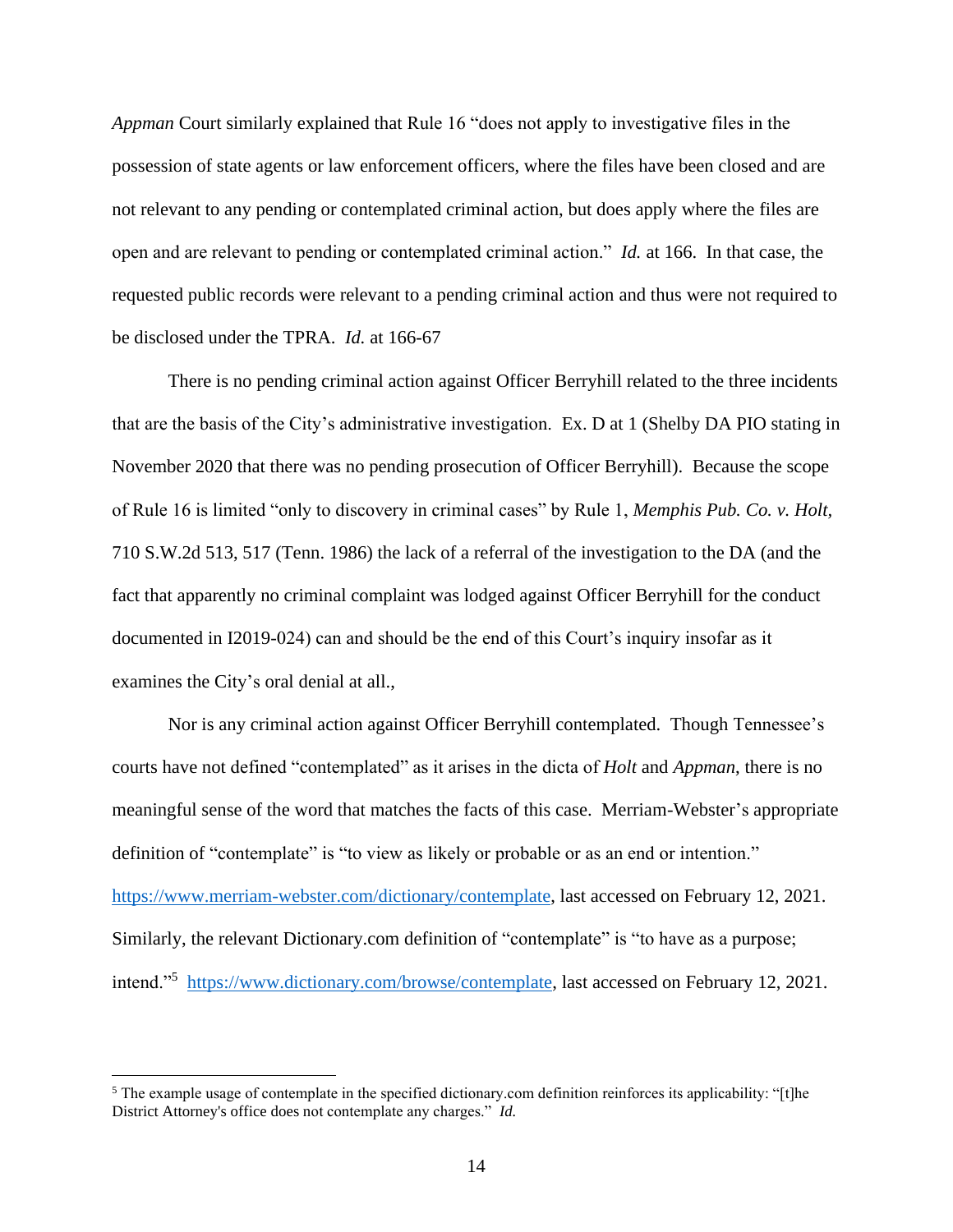That the Shelby DA "could" bring a criminal action against Officer Berryhill is not the same as whether the Shelby DA is "contemplating" bringing a criminal action against him. The power to bring a criminal action or the possibility that a criminal action might be brought is not the same as whether criminal action is currently contemplated. Indeed, far from the broad construction of the TPRA required by law, such a construction would severely undercut the availability of public records about any activity even arguably criminal in nature.

Any interpretation of "contemplated" should include an objective component to prevent potential abuse of Rule 16. Here, there are multiple objective indications that there is no contemplated criminal action against Officer Berryhill. First, the Case Summary plainly states that as of July 4, 2020, the matter had not been "submitted to the Attorney General's Office for review." Ex. B at 6. On July 27, 2020, Lieutenant Rudolph likewise stated that the administrative investigation of Officer Berryhill was "not referred to any prosecution agency or outside investigative agency." Ex. C at 1. The Shelby DA indicated that there was no pending prosecution involving Officer Berryhill on November 12, 2020. Ex. D at 1. And, as of July 27, 2020, Officer Berryhill was still employed by MPD. Ex. C at 1-2. ISB's designation of this as an Internal Affairs case and the fact that there is no indication that Officer Berryhill was read his Miranda rights prior to being interviewed by Internal Affairs are also objective indicators that signal there is no contemplated criminal action against Officer Berryhill.

The timeline of events in this case buttresses the lack of contemplation to prosecute Officer Berryhill. It has been more than twenty-two months since the most recent of the three Taser incidents that was the subject of the administrative investigation and more than thirty-two months since the oldest of the three Taser incidents. Ex. B at 1. Administrative investigations are usually handled within thirty days of a complaint. Ex. H at 34. These facts further support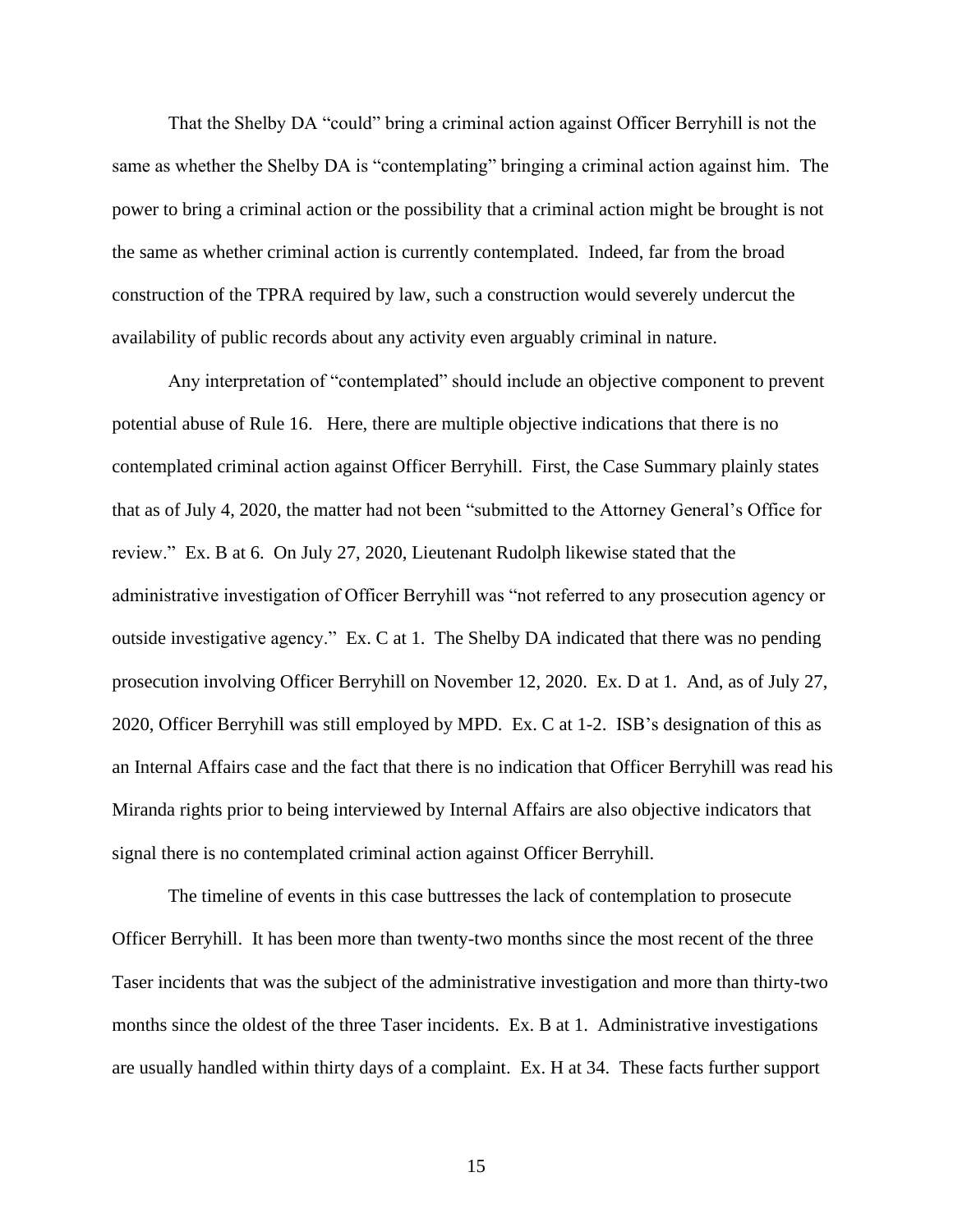the conclusion that there is no pending or contemplated criminal action against Officer Berryhill related to the three Taser incidents.

Rule 16 is not unlimited in reach and must be "construed so as to give the fullest possible access to public records." Tenn. Code Ann. § 10-7-505(d); *see also Tennessean v. Electric Power Bd.*, 979 S.W.2d 297, 305 (Tenn. 1998) (holding that the TPRA is a "clear mandate in favor of disclosure"). The Tennessee Supreme Court has limited its reach in relation to the TPRA to matters in which there is either pending or contemplated criminal action. *Appman*, 746 S.W.2d at 166; *Holt*, 710 S.W.2d at 517. To construe "contemplated" to encompass the mere possibility that a criminal action might be commenced would be inconsistent with both the Tennessee Supreme Court's jurisprudence and the well-established rules of construction in TPRA cases. Because the facts and precedent demonstrate that there is no contemplated or pending criminal action against Officer Berryhill, the Court should order the City to immediately release the requested public records.

#### **V. Mr. Perrusquia Should Be Awarded His Attorneys' Fees and Costs in this Case.**

"If the court finds that the governmental entity, or agent thereof, refusing to disclose a record, knew that such record was public and willfully refused to disclose it, such court may, in its discretion, assess all reasonable costs involved in obtaining the record, including reasonable attorneys' fees, against the nondisclosing governmental entity." Tenn. Code Ann. § 10-7- 505(g). The Tennessee Supreme Court has explained that "the Public Records Act does not authorize a recovery of attorneys' fees if the withholding governmental entity acts with a good faith belief that the records are excepted from the disclosure." *Schneider v. City of Jackson*, 226 S.W.3d 332, 346 (Tenn. 2007) (citing *Arnold v. City of Chattanooga*, 19 S.W.3d 779, 798 (Tenn. Ct. App. 1999)). "Moreover, in assessing willfulness, Tennessee courts must not impute to a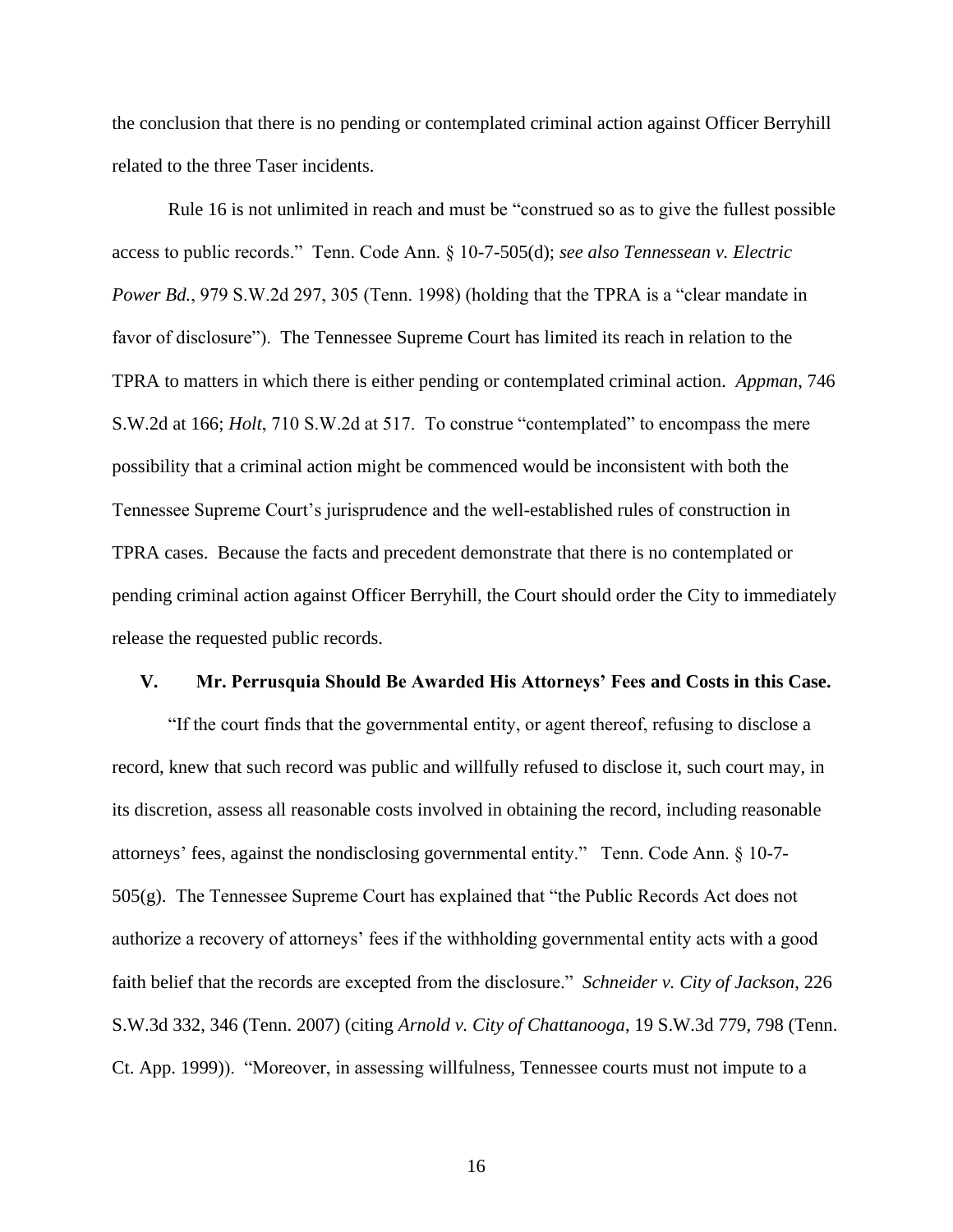governmental entity the 'duty to foretell an uncertain juridical future.'" *Id.* (quoting *Memphis Publ'g Co. v. City of Memphis*, 871 S.W.2d at 689).

In recent published decisions from the Court of Appeals, the court has "stressed that willfulness should be measured 'in terms of the relative worth of the legal justification cited by a municipality to refuse access to records." *Clarke v. City of Memphis*, 473 S.W.3d 285, 290 (Tenn. Ct. App. 2015) (quoting *Friedmann v. Marshall Cnty.*, 471 S.W.3d 427, 439 (Tenn. Ct. App. 2015). "In other words, the determination of willfulness 'should focus on whether there is an absence of good faith with respect to the legal position a municipality relies on in support of its refusal of records." *Id.* (quoting *Friedmann*, 471 S.W.3d at 438). "If a municipality denies access to records by involving a legal position that is not supported by existing law or by a good faith argument for the modification of existing law, the circumstances of the case will likely warrant a finding of willfulness." *Id.*

In *Schneider*, the petitioners sought field interview cards generated by the Jackson police department, among other records. "The City's police chief verbally confirmed the existence of these records, but the City declined to grant [petitioners] access to them." *Schneider*, 226 S.W.3d at 335. After petitioners brought suit, but shortly before the first hearing, the City filed a written response to the petition asserting that the interview cards—which it had not reviewed to determine whether they were part of any ongoing criminal investigation—were protected by a blanket law enforcement privilege and thus not subject to the disclosure requirements of the TPRA. *Schneider*, 226 S.W.3d at 336. The Tennessee Supreme Court upheld the trial court's decision that this response to petitioners' request constituted a willful refusal to disclose public records and warranted an award of attorneys' fees. *Id.* 347 ("[R]ecognizing that at least a portion of the field interview cards were subject to disclosure would *not* have required the City 'to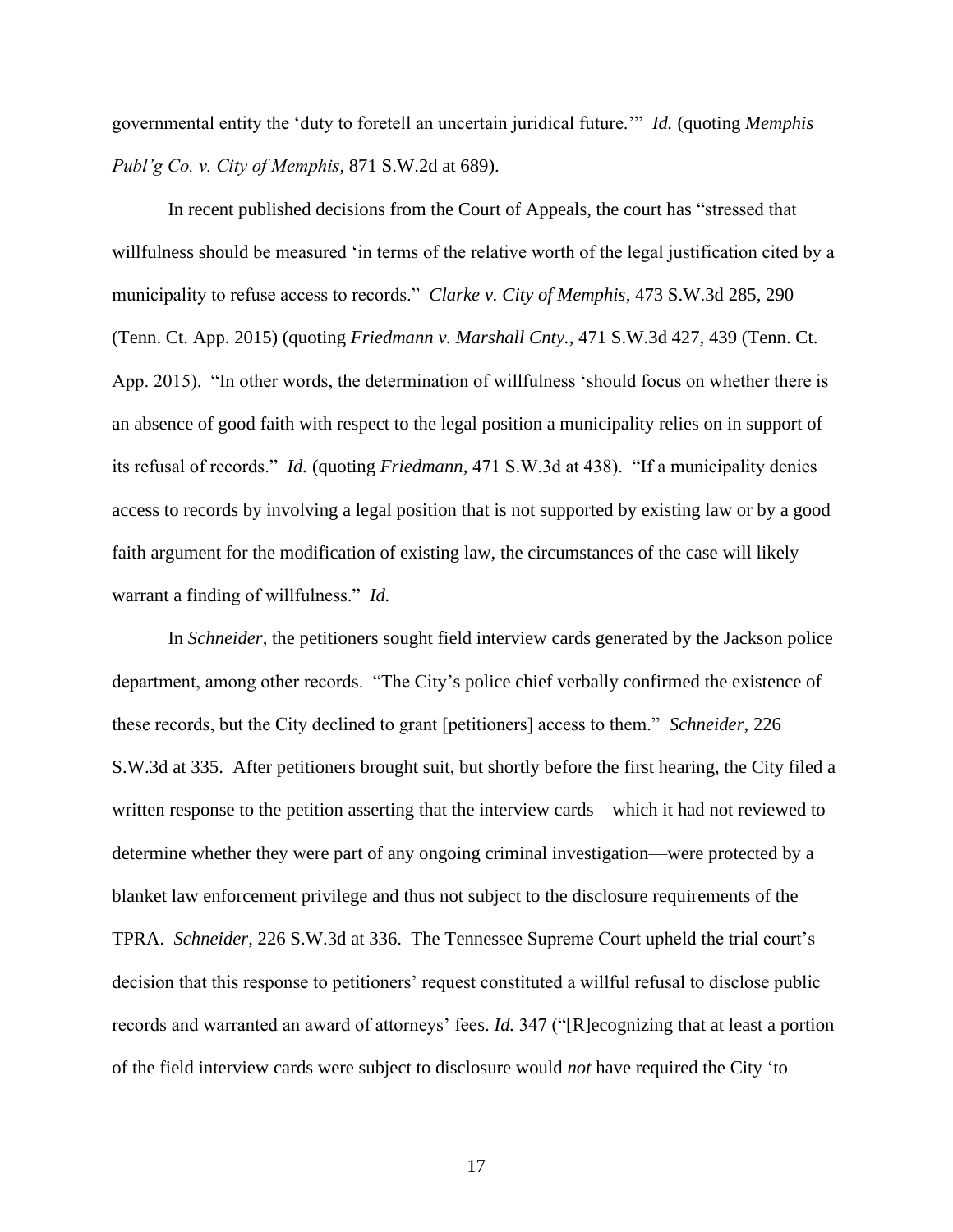foretell an uncertain juridical future.'") Similarly, in *Clarke*, the petitioner sought records from MPD, but did not receive a timely response despite several efforts. *Clarke*, 473 S.W.3d at 286. After the petition for access was filed, the City responded to the petitioner by stating that it was in receipt of petitioner's request and that the public records request must be dealt with as part of the discovery process in a different civil case. *Id.* at 287. The Court of Appeals held that this response "failed to provide a specific legal reason as to why Mr. Clarke should be denied records, but instead relied upon a hypothesized general barrier to access. Similar to the Tennessee Supreme Court's holding in *Schneider*, we conclude that such reliance is willful in light of existing law." *Id.* at 292.

The City's initial response, similar to its response in *Clarke*, did "not articulate a valid reason as to why [the] records request cannot be entertained." *Id.* at 292; *see* Ex. E at 4. As noted above, there is no question that the records exist, and there is no question that there is no exemption to the TPRA for municipal law enforcement administrative investigations. *Griffin*, 821 S.W.2d at 923; *Holt*, 710 S.W.2d at 516. The City, then attempted to verbally justify its withholding of the requested public records by relying upon Rule 16. But, as discussed above, the City's application of Rule 16 is inconsistent with both the Tennessee Supreme Court's jurisprudence and the facts of this case. Moreover, the City ignored its own policies and agreements by not taking into account the clear demarcation between administrative investigations, like this one, and criminal investigations. Based on the facts of this case and the current state of the law, the City should be found to have willfully refused Mr. Perrusquia's public records request and the Court should exercise its discretion to award Mr. Perrusquia his attorneys' fees and costs in this matter.